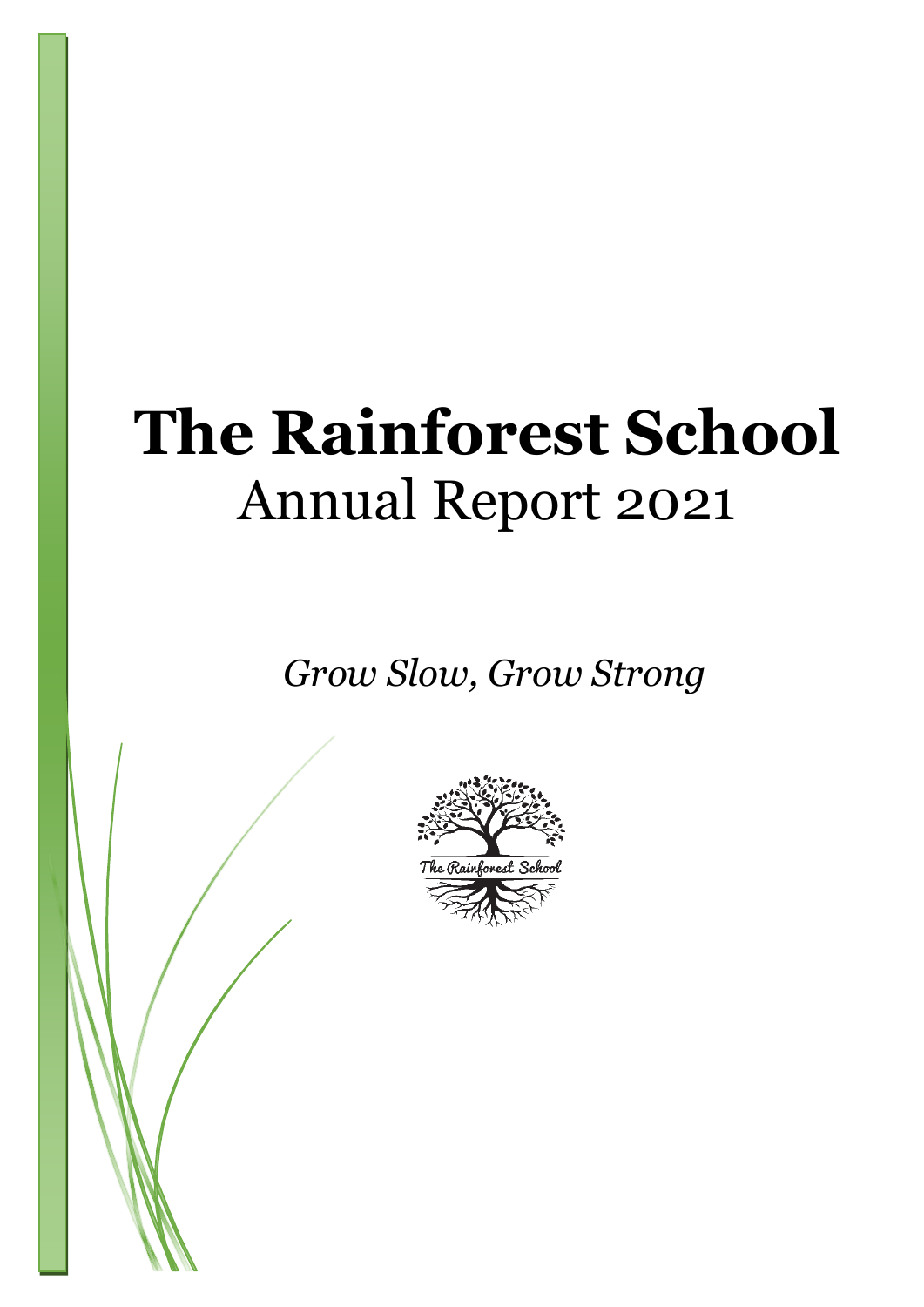| <b>Postal address</b> | 18 South Maria Creek Close, Maria Creeks, Queensland 4855                                                    |
|-----------------------|--------------------------------------------------------------------------------------------------------------|
| <b>Phone</b>          | 0437 553 852                                                                                                 |
| Email                 | admin@trs.qld.edu.au                                                                                         |
| <b>Webpage</b>        | Additional information about The Rainforest School is located on<br>trs.qld.edu.au and the My School website |
| <b>Contact person</b> | Julie Abbott - Principal<br>Carolien Franken - Business Manager                                              |

# **School Sector**

Independent

## **Total Enrolments**

18

# **Year Levels Offered**

Prep – Year 5

# **Co-educational or Single Sex**

Co-Educational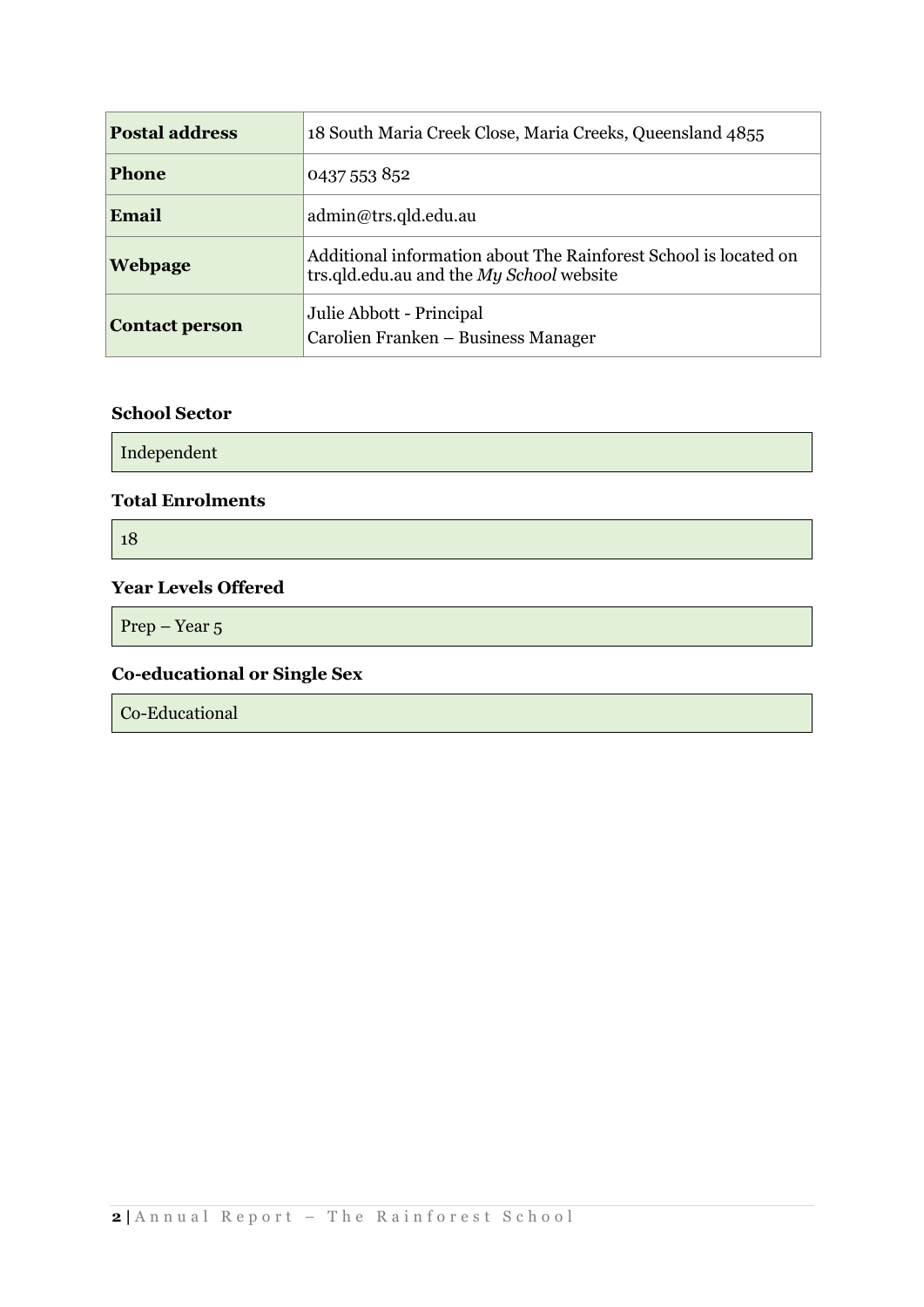# **School Background**

The Rainforest School is a government approved, independent, co-educational primary school located in the hinterland of Mission Beach, Queensland.

In 2018, the Non-State School Accreditation Board approved our Prep – Year 3 application. We opened our doors in 2019 for a small cohort of students. In November 2019 our application to extend our accreditation to include Year 4 – Year 6 was approved.

| <b>Mission</b><br>Our mission is to deliver a child-centred and holistic approach to education which<br>considers the individual needs of the child: academically, socially, emotionally, physically<br>and spiritually.            |  |  |
|-------------------------------------------------------------------------------------------------------------------------------------------------------------------------------------------------------------------------------------|--|--|
| Vision<br>Our vision is to provide a safe, natural and nurturing environment that promotes self-<br>confidence, fosters authentic relationships and encourages within the child a connection<br>with nature and a love of learning. |  |  |
| Motto<br>Grow Slow, Grow Strong                                                                                                                                                                                                     |  |  |
| Pillars                                                                                                                                                                                                                             |  |  |

# Connection – Community – Conservation – Creativity

# **Social Climate**

The Rainforest School is an independent primary school, located in the beautiful hinterlands of Mission Beach. Our school is a high-set Queenslander that is surrounded by lush rainforest. The Rainforest School is intentionally small by design. The atmosphere is warm and welcoming, with consideration given to beauty, simplicity and the use of natural materials. We encourage intrinsic motivation so that our learners can reach their full potential.

Fostering authentic relationships and the use of restorative practice assists our students to build on their social and emotional knowledge. Each learning space is designed to support unity and collaboration. Student wellbeing is a priority at our school as we understand that it leads to successful learning. Our wellbeing program provides valuable life skills and promotes a growth mind set, while our daily circle time encourages student voice.

During this circle time we promote and support a growth mindset and focus on relationship building to instill a sense of belonging. Our relaxation enables our students to calm and clear their minds. It is this unwritten curriculum that helps to create the unique culture of The Rainforest School.

# **Characteristics of the Student Body**

In 2021 we taught a small composite cohort of 18 students. All our students live regionally and in the vicinity of Mission Beach, Tropical North Queensland.

 *Boys: 12 Girls:6 Indigenous: 2*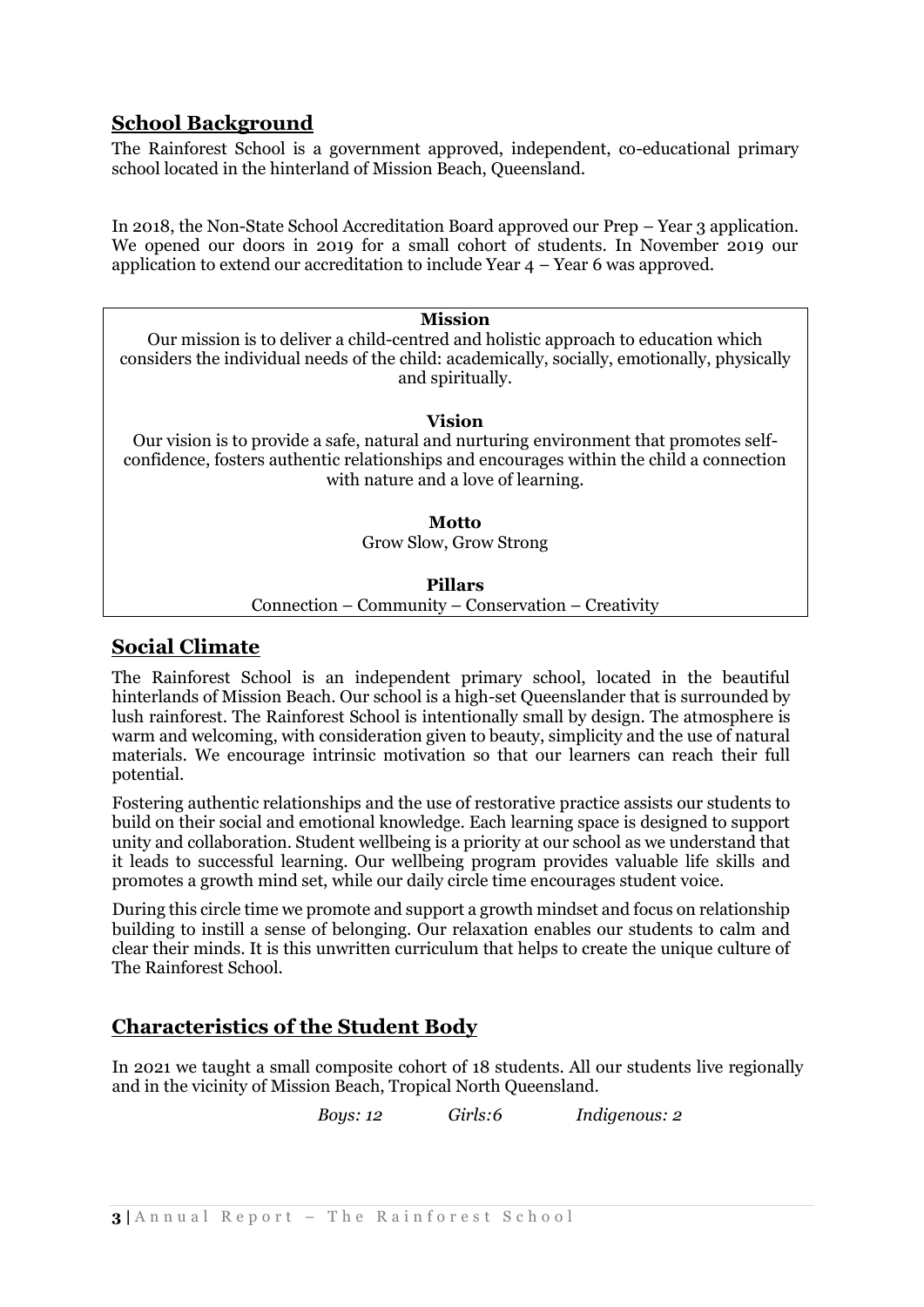# **Our approach to curriculum delivery**

We deliver the Australian Curriculum in a unique and vibrant way. Our teaching is childcentered, with a balanced mix of hands-on, real-life and explicitly taught lessons. We deliver an education that is inclusive of all students at our school. We strive for our students to become creative, innovative and resourceful individuals who can draw on their knowledge and experience to solve problems. Our subject units and student projects are selected or developed around our distinct local context, student interests and alignment to our school values.

The classroom layout is designed to support our teaching practice, with flexible and fluid learning spaces, where students have a shared ownership of every school resource and space. Our flagship Kitchen/Garden Program provides students with real-life skills and daily nutritious vegetarian meals. Students do not bring a packed lunch to school, instead all meals are shared from the one table, which helps to create a culture of belonging. Our whole school reading program gives students access to the essentials of effective, evidence-based reading instruction matched to their level of reading development. We believe that learning is a continuum, and we strive to ensure that every student experiences success as they progress on their learning progression.

# **Distinctive Curriculum Offerings**

# **Kitchen – Garden Program**

Our Kitchen - Garden program provided our students with daily real-life learning. Students and staff engaged in planting and tending the vegetable garden as well as harvesting and using the ingredients in the kitchen to cook lunch for the school community. Our students were active participants in the full food cycle experience, from preparing the vegetable beds all the way through to composting the food scraps left after food preparation. This program provided students with important life skills and integrated various subject areas such as, English, Maths, Science and Design Technology.

## **Wellbeing Program**

Our students participated in daily mediation practices, where students were taught breathing techniques to the sound of a gong and mindfulness with the aid of visualization stories. Student voice was encouraged during our circle time, where they could decide on topics ranging from finding solutions to problems to the planning of the following term's menu.

## **Swimming Program**

As part of our HPE program we ran a weekly swimming program in Term 1 and Term 4 at our local aquatic centre. These lessons were subsidised by Sporting for Schools Grants and provided our students with valuable water safety and swimming skills.

## **Instrumental Music**

Under the professional guidance of a music teacher, our students have taken part in a weekly Instrumental Music Program focusing on percussion, harmonica and ukulele in lower primary and guitar in upper primary.

#### **Dance Lessons**

As part of our 'Dance' and 'Physical Education' Program our school provided weekly lessons with a professional dancer. During these lessons our students learnt dance elements and movement skills.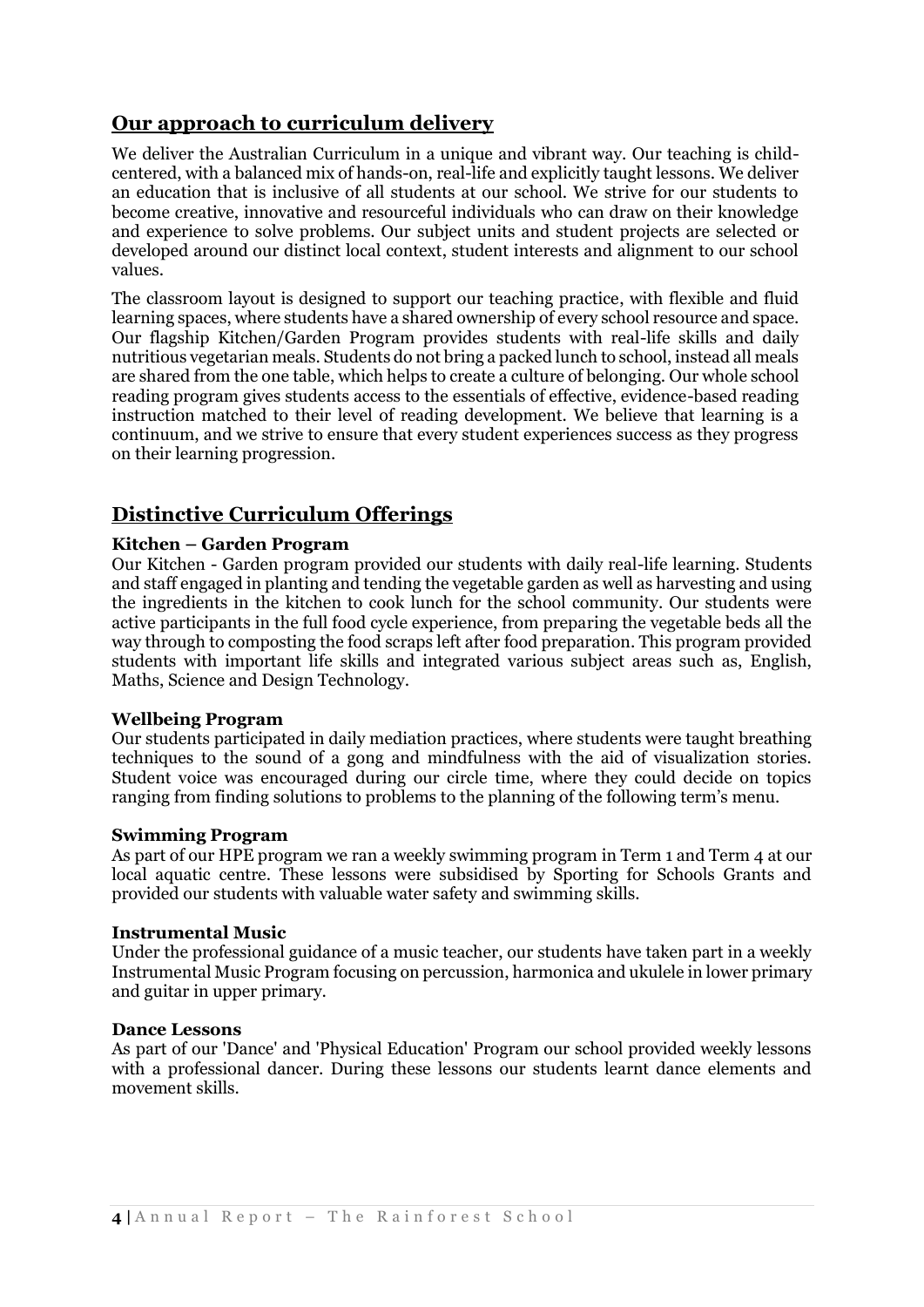## **Artist in Residence**

In 2021 we had artist Nina Blackcockatoo come and conduct a series of art workshops with our school. Under the tuition of Nina, our students made 3 large pollinator banners for our Spring Fair. This was to consolidate our students learning about Bee Awareness in an integrated English, Design & Technologies and Dance Unit.

#### **Bee Awareness Unit**

In 2021 we successfully applied for a Woolworths/Junior Landcare Grant which assisted our school in providing the following learning outcomes:

- Observing a Native Sapiens Beehive
- Designing and constructing Insect Hotels
- Creating a clay model of a Native Bee and a Paper Flower
- Writing Bee inspired writing and Puppet Plays
- Producing interactive multimedia Informative Posters
- Creating Pollinator Banners
- Performing the Waggle Dance and uploading it to the Global Waggle Dance Challenge to celebrate World Bee Day
- Purchasing and using Composting Bins

This Integrated Unit was presented at our Spring Fair in September 2021

#### **Excursions**

In 2021 we facilitated three excursions to our local library to participate in:

- National Simultaneous Storytime: a story read by an astronaut in space
- Book Week: 'Old Worlds, New Worlds, Other Worlds'
- Digital Technology 'Stop Motion' Workshops

In addition to these excursions, we facilitated the following outings:

- Mission Beach Community Arts Centre for an art workshop
- Dunk Island for HASS
- Gurrbum Reserve to plant trees for National Tree Day

# **Extra-curricular Activities**

#### **Nature Walks**

Our weekly nature walks around the property of Dundee Park included highlights such as the largest butterfly aviary in the Southern hemisphere and a Bush Tucker Track created through a local Djiru project.

#### **Morning Circle**

Each day began with an all-school Morning Circle, where we promote and support a growth mindset and relationship building by providing a safe space to reflect. Our students are given the opportunity to share ideas and speak freely about their experiences and feelings.

#### **Relaxation Time**

During our daily relaxation time – either inside the classroom to the sound of live classical piano or outside in the rainforest to the sound of bird song and the meandering creek - our students were able to clear their minds and still their bodies.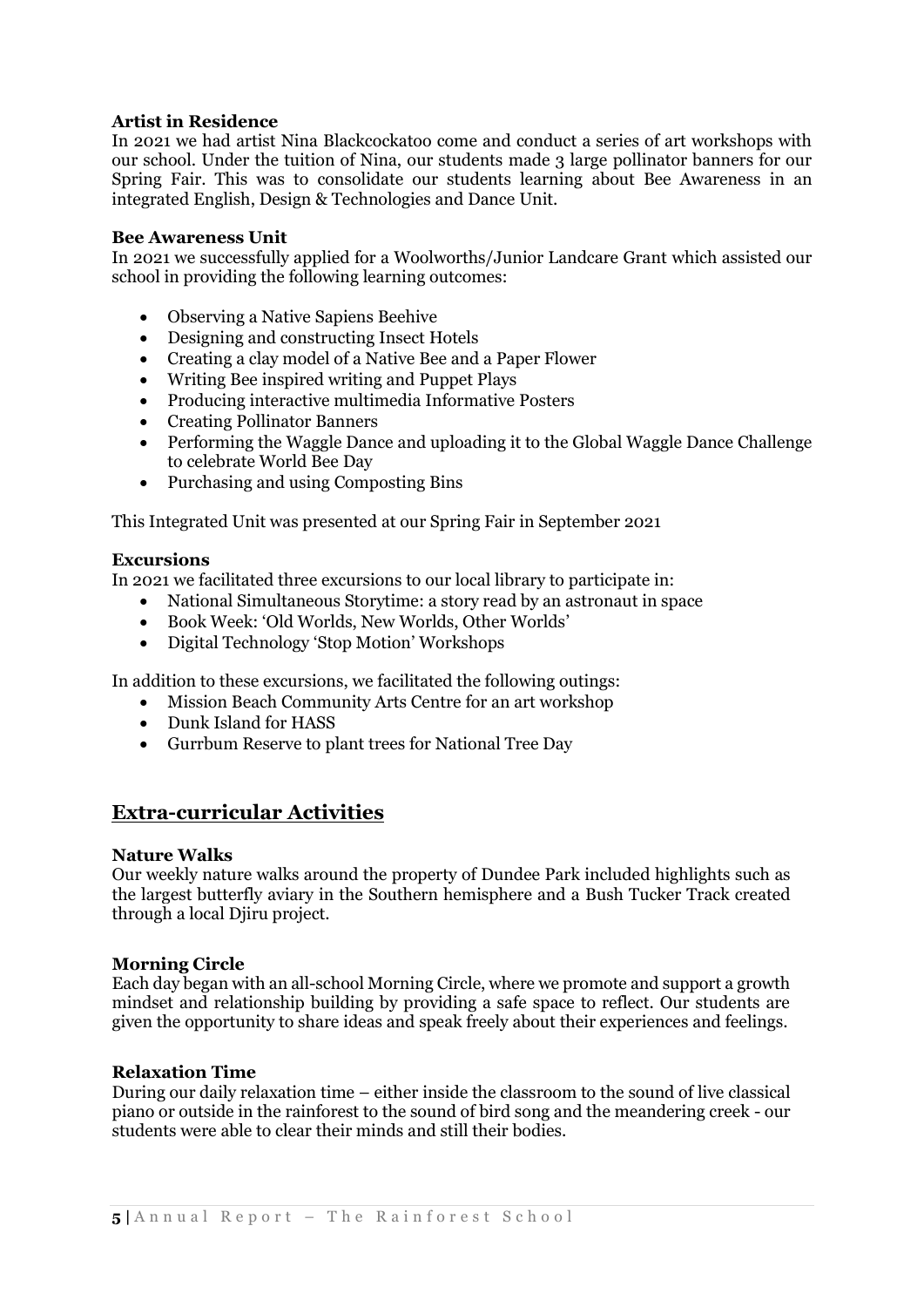# **Parental & Community Involvement**

Our school welcomed parent and community volunteers to assist with our art workshops, project time and gardening.

Parents were invited to join some of our excursions, which included a visit to the local library for Book Week and visiting Gurrbum Reserve to plant trees for National Tree Day.

Twice per term we conducted 'Parent Circle' meetings, where teachers gave classroom updates and (fundraising) projects, aligned to our four corner-stone Pillars were generated. Students and staff used this time to ask parents for advice or assistance with student-led projects. It was also an opportunity for the principal to give school updates and for parents and carers to ask questions, give feedback and input to the school.

Our school has a Private Facebook Group for current staff and families. This group was created to share our school news in an interactive way. It is a platform to inform families of events, collaborate on projects, to discover ways to volunteer, celebrate our achievements and to organize social gatherings. It is also a place for staff to showcase what our children have learnt and enjoyed at school and a place where parents can view these special moments.

We also have a public Facebook Page to connect with our wider community, which reaches to Victoria and South Australia and as far as England, the USA and The Netherlands.

Another initiative to connect with the local community has been achieved through the hosting of the Mission Beach Boomerang Bags movement. We took over this project in 2019 and welcome community members to sewing bees at our school. The project aims to recycle donated fabric into funky bags to reduce the use of plastic bags, which aligns with our four pillars 'Connect, Conservation, Community and Creative'.

## **Spring Fair**

In September 2021 we hosted our very first Spring Fair. The families of our students helped making this event a big success. At this event we welcomed over 200 visitors to our school. It was a great way to connect with our local community while promoting our school values.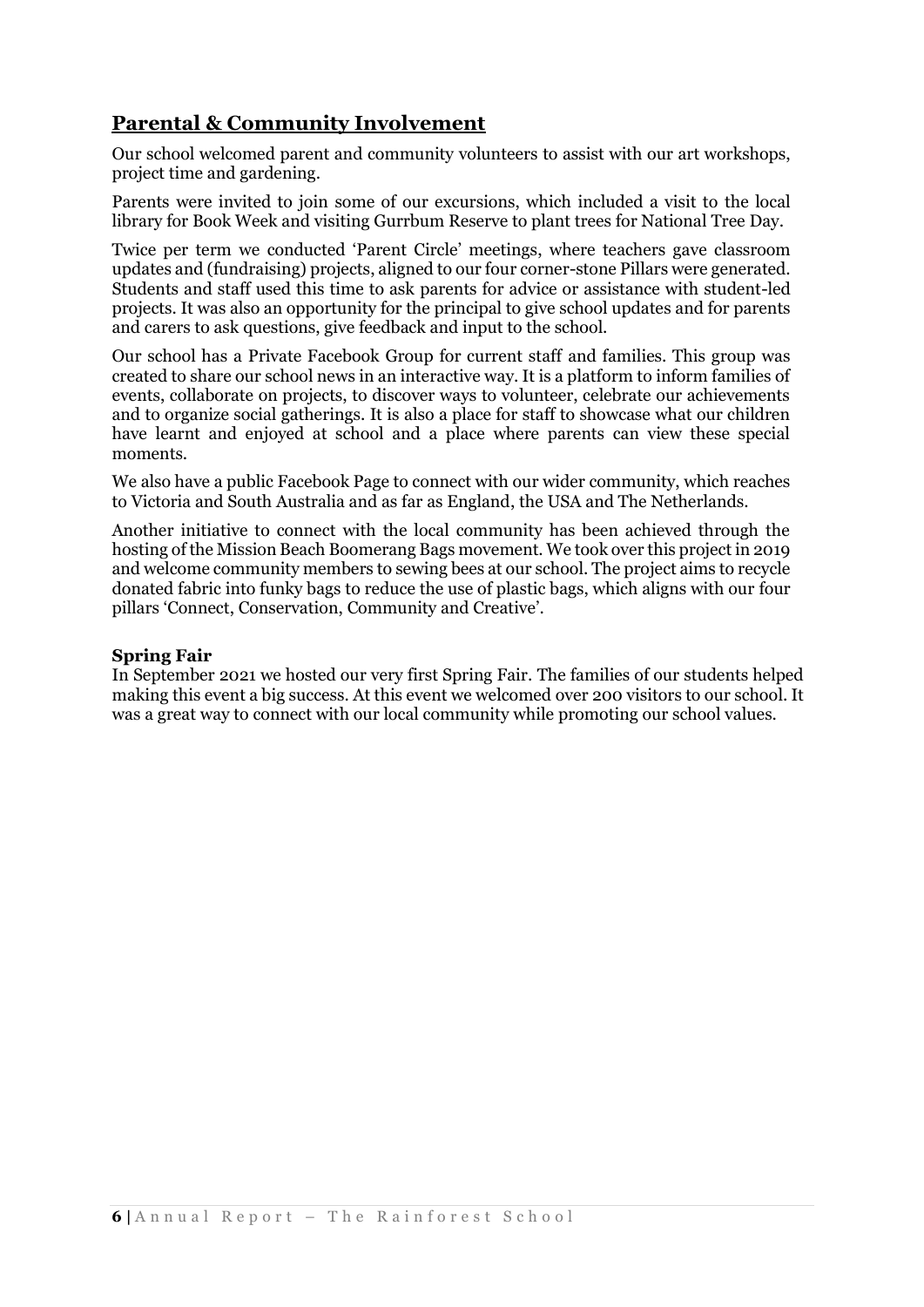# **Parent, Teacher and Student Satisfaction with the School**

Satisfaction Data derived from the 2021 quantitative Parent and Student Survey showed a high to very high average satisfaction. The Student Survey had a 89% participation rate, whereas the Parent Survey had a 94% return. Our school community is very small, and this means the results should be read in that light.

# **Student Conclusions**

The 2021 Student Survey had a 94% response rate. Students were asked to rate statements on the following scale:

| <b>Score</b>   |
|----------------|
| 5              |
| 4              |
| 3              |
| $\overline{2}$ |
| 1              |
|                |

Generally, our students experienced a high to very high satisfaction, with an average score of 4.9, which is a 0.1pt increase versus 2020.

| <b>Average Ratings Student Survey 2021</b>                          | 2021 Score | 2020 Score Variance |        |
|---------------------------------------------------------------------|------------|---------------------|--------|
| 1. I like being at my school                                        | 5.0        | 4.8                 | 0.2    |
| 2. I feel safe at school                                            | 4.8        | 4.8                 | 0.0    |
| 3. My teachers care about me                                        | 4.4        | 5.0                 | $-0.6$ |
| 4. My teachers motivate me to learn                                 | 5.0        | 5.0                 | 0.0    |
| 5. My teachers expect me to do my best                              | 5.0        | 5.0                 | 0.0    |
| 6. My teachers provide me with useful feedback about my school work | 4.9        | 4.9                 | 0.0    |
| 7. I can talk to my teachers about my concerns                      | 4.7        | 4.8                 | $-0.2$ |
| 8. Student behaviour is well managed at my school                   | 4.6        | 4.8                 | $-0.1$ |
| 9. Teachers at my school treat students fairly                      | 5.0        | 5.0                 | 0.0    |
| 10. My school takes students' opinions seriously                    | 4.8        | 4.9                 | $-0.1$ |
| 11. My school looks for ways to improve                             | 5.0        | 4.9                 | 0.1    |
| 12. My school is clean and tidy                                     | 4.8        | 4.6                 | 0.2    |
| 13. I like the cooking we do at our school                          | 4.9        | 4.7                 | 0.2    |
| 14. I like Morning Circle                                           | 4.9        | 4.5                 | 0.4    |
| 15. I like the Relaxation Time we do at our school                  | 4.9        | 4.5                 | 0.4    |
| 16. I like the Swimming program                                     | 4.9        | 4.7                 | 0.2    |
| 17. I like the Dancing program                                      | 4.9        | 4.5                 | 0.5    |
| 18. I like the instrumental music program                           | 5.0        | 4.9                 | 0.1    |
| 19. My school gives me opportunities to do interesting things       | 4.9        | 5.0                 | $-0.1$ |
| <b>Average Score</b>                                                | 4.9        | 4.8                 | 0.1    |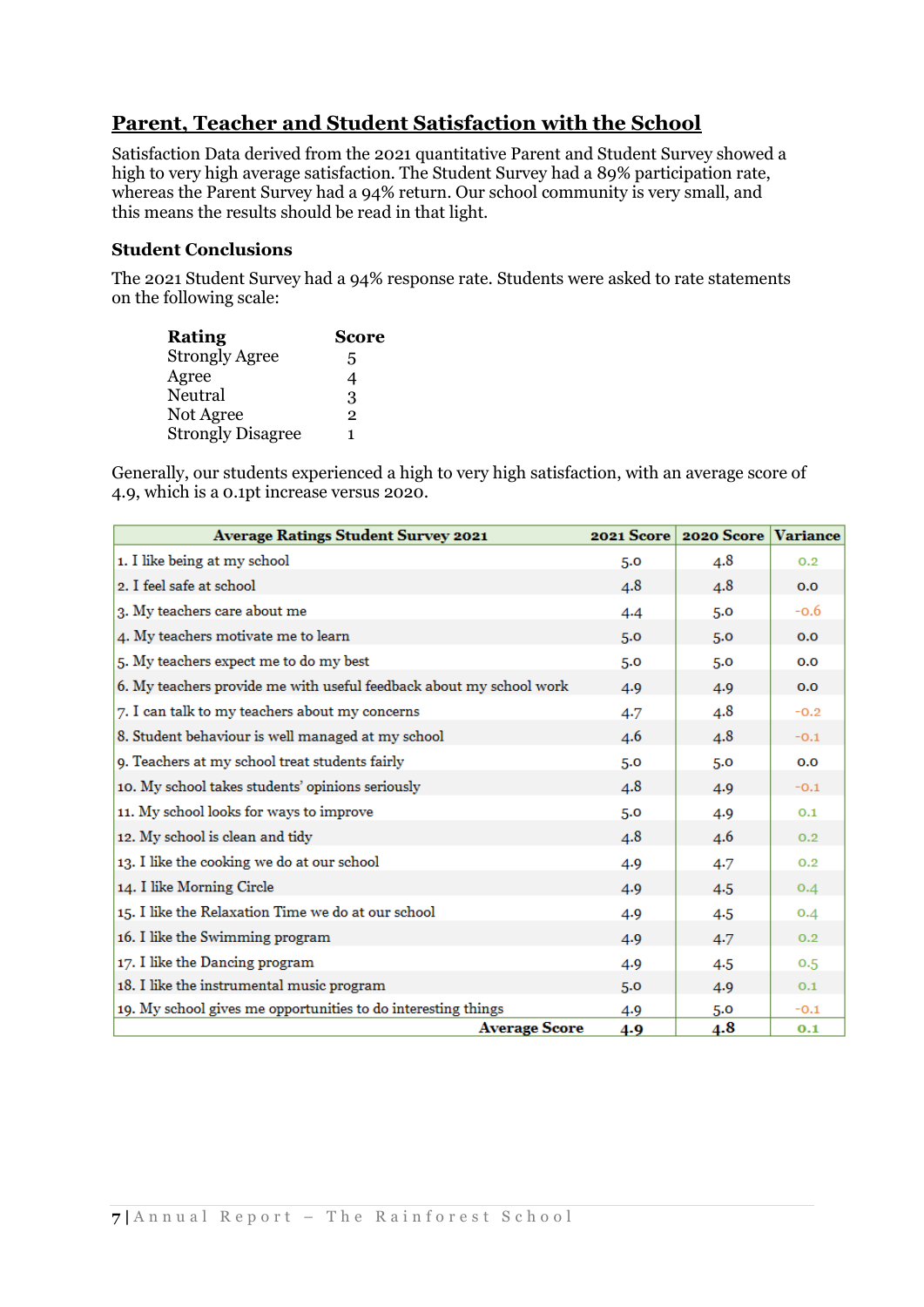## **Parent Conclusions**

The 2021 Parent Survey had a 94% response rate. This is combination with other qualitative feedback we believe the below results are indicative of the total parent body. Generally, the Parent Satisfaction scored averages 4.6, which is a 0.04pt increase versus 2020.

| <b>Rating</b>            | Score        |
|--------------------------|--------------|
| <b>Strongly Agree</b>    | 5            |
| Agree                    | 4            |
| Neutral                  | 3            |
| Not Agree                | $\mathbf{2}$ |
| <b>Strongly Disagree</b> | 1            |

| <b>Total - Average Score</b><br>4.6<br>4.6<br>0.04<br><b>CARE FOR STUDENTS</b><br>4.7<br>4.9<br>$-0.1$<br>My child likes being at The Rainforest School<br>5.0<br>4.9<br>$-0.1$<br>My child feels safe at school<br>4.9<br>5.0<br>$-0.1$<br>My child has a positive relationship with his/her teachers<br>5.0<br>4.7<br>$-0.3$<br>Teachers at The Rainforest School treat my child fairly<br>4.8<br>4.5<br>$-0.2$<br>My child feels nurtured and cared for at school<br>4.8<br>4.8<br>0.0<br>I trust that the staff have my child's best interest at heart<br>4.8<br>4.5<br>$-0.2$<br>My child feels comfortable to approach his/her teachers<br>4.8<br>4.8<br>0.0<br>My child is making good progress socially and emotionally<br>4.6<br>4.8<br>$-0.1$<br><b>TEACHING AND LEARNING</b><br>4.6<br>4.5<br>0.1<br>I am happy with the quality of teaching at The Rainforest School<br>4.8<br>4.7<br>0.1<br>Teachers at The Rainforest School inspire and motivate my child to learn<br>4.7<br>4.7<br>0.0<br>Teachers at The Rainforest School expect my child to do his/her best<br>4.6<br>4.7<br>0.0<br>My child is making good progress with their learning at school<br>4.6<br>4.6<br>0.1<br>My child's learning needs are being met<br>4.6<br>4.4<br>0.2<br>Teachers provide my child with useful feedback about his/her learning<br>4.5<br>4.3<br>0.2<br>Teachers meet my child's specific needs<br>4.4<br>4.2<br>0.2<br>The combination of hands-on, real-life and explicit learning contributes to my<br>4.8<br>4.6<br>0.3<br>child's educational development<br><b>BEHAVIOUR SUPPORT</b><br>4.7<br>0.0<br>4.7<br>Student behaviour is well managed at our school<br>4.6<br>4.6<br>0.0<br>I value the implementation of restorative practices rather than punitive<br>4.8<br>4.9<br>$-0.1$<br>consequences for behaviour<br>RELATIONSHIPS AND COMMUNICATION<br>4.4<br>4.2<br>0.2<br>I can talk to my child's teachers about my concerns<br>4.6<br>4.4<br>0.1<br>My opinions are taken seriously by the school<br>4.4<br>4.2<br>0.2<br>I am well informed about what is happening at school<br>4.2<br>3.9<br>0.3<br>I feel comfortable to approach staff<br>4.6<br>0.1<br>4.4<br>I believe any concerns that I raise are dealt with in a timely and appropiate<br>0.1<br>4.4<br>4.2<br>manner<br>I feel part of the school community<br>4.1<br>0.2<br>4.4<br><b>OTHER</b><br>0.0<br>4.7<br>4.7<br>The Rainforest School is well maintained<br>4.6<br>0.2<br>4.4<br>The Rainforest School looks for ways to improve<br>4.8<br>4.7<br>0.1<br>At The Rainforest School my child is able to connect with nature<br>4.6<br>4.6<br>0.1<br>The Kitchen/Garden Program adds value to my child's education<br>4.8<br>4.7<br>$-0.1$<br>Daily Relaxation time contributes to my child's well being<br>4.8<br>4.8<br>0.0 |                                                 | 2021 | 2020 | <b>Variance</b><br>2021/2020 |
|------------------------------------------------------------------------------------------------------------------------------------------------------------------------------------------------------------------------------------------------------------------------------------------------------------------------------------------------------------------------------------------------------------------------------------------------------------------------------------------------------------------------------------------------------------------------------------------------------------------------------------------------------------------------------------------------------------------------------------------------------------------------------------------------------------------------------------------------------------------------------------------------------------------------------------------------------------------------------------------------------------------------------------------------------------------------------------------------------------------------------------------------------------------------------------------------------------------------------------------------------------------------------------------------------------------------------------------------------------------------------------------------------------------------------------------------------------------------------------------------------------------------------------------------------------------------------------------------------------------------------------------------------------------------------------------------------------------------------------------------------------------------------------------------------------------------------------------------------------------------------------------------------------------------------------------------------------------------------------------------------------------------------------------------------------------------------------------------------------------------------------------------------------------------------------------------------------------------------------------------------------------------------------------------------------------------------------------------------------------------------------------------------------------------------------------------------------------------------------------------------------------------------------------------------------------------------------------------------------------------------------------------------------------------------------------------------------------------------------------------------------------------------------------------------------------|-------------------------------------------------|------|------|------------------------------|
|                                                                                                                                                                                                                                                                                                                                                                                                                                                                                                                                                                                                                                                                                                                                                                                                                                                                                                                                                                                                                                                                                                                                                                                                                                                                                                                                                                                                                                                                                                                                                                                                                                                                                                                                                                                                                                                                                                                                                                                                                                                                                                                                                                                                                                                                                                                                                                                                                                                                                                                                                                                                                                                                                                                                                                                                                  |                                                 |      |      |                              |
|                                                                                                                                                                                                                                                                                                                                                                                                                                                                                                                                                                                                                                                                                                                                                                                                                                                                                                                                                                                                                                                                                                                                                                                                                                                                                                                                                                                                                                                                                                                                                                                                                                                                                                                                                                                                                                                                                                                                                                                                                                                                                                                                                                                                                                                                                                                                                                                                                                                                                                                                                                                                                                                                                                                                                                                                                  |                                                 |      |      |                              |
|                                                                                                                                                                                                                                                                                                                                                                                                                                                                                                                                                                                                                                                                                                                                                                                                                                                                                                                                                                                                                                                                                                                                                                                                                                                                                                                                                                                                                                                                                                                                                                                                                                                                                                                                                                                                                                                                                                                                                                                                                                                                                                                                                                                                                                                                                                                                                                                                                                                                                                                                                                                                                                                                                                                                                                                                                  |                                                 |      |      |                              |
|                                                                                                                                                                                                                                                                                                                                                                                                                                                                                                                                                                                                                                                                                                                                                                                                                                                                                                                                                                                                                                                                                                                                                                                                                                                                                                                                                                                                                                                                                                                                                                                                                                                                                                                                                                                                                                                                                                                                                                                                                                                                                                                                                                                                                                                                                                                                                                                                                                                                                                                                                                                                                                                                                                                                                                                                                  |                                                 |      |      |                              |
|                                                                                                                                                                                                                                                                                                                                                                                                                                                                                                                                                                                                                                                                                                                                                                                                                                                                                                                                                                                                                                                                                                                                                                                                                                                                                                                                                                                                                                                                                                                                                                                                                                                                                                                                                                                                                                                                                                                                                                                                                                                                                                                                                                                                                                                                                                                                                                                                                                                                                                                                                                                                                                                                                                                                                                                                                  |                                                 |      |      |                              |
|                                                                                                                                                                                                                                                                                                                                                                                                                                                                                                                                                                                                                                                                                                                                                                                                                                                                                                                                                                                                                                                                                                                                                                                                                                                                                                                                                                                                                                                                                                                                                                                                                                                                                                                                                                                                                                                                                                                                                                                                                                                                                                                                                                                                                                                                                                                                                                                                                                                                                                                                                                                                                                                                                                                                                                                                                  |                                                 |      |      |                              |
|                                                                                                                                                                                                                                                                                                                                                                                                                                                                                                                                                                                                                                                                                                                                                                                                                                                                                                                                                                                                                                                                                                                                                                                                                                                                                                                                                                                                                                                                                                                                                                                                                                                                                                                                                                                                                                                                                                                                                                                                                                                                                                                                                                                                                                                                                                                                                                                                                                                                                                                                                                                                                                                                                                                                                                                                                  |                                                 |      |      |                              |
|                                                                                                                                                                                                                                                                                                                                                                                                                                                                                                                                                                                                                                                                                                                                                                                                                                                                                                                                                                                                                                                                                                                                                                                                                                                                                                                                                                                                                                                                                                                                                                                                                                                                                                                                                                                                                                                                                                                                                                                                                                                                                                                                                                                                                                                                                                                                                                                                                                                                                                                                                                                                                                                                                                                                                                                                                  |                                                 |      |      |                              |
|                                                                                                                                                                                                                                                                                                                                                                                                                                                                                                                                                                                                                                                                                                                                                                                                                                                                                                                                                                                                                                                                                                                                                                                                                                                                                                                                                                                                                                                                                                                                                                                                                                                                                                                                                                                                                                                                                                                                                                                                                                                                                                                                                                                                                                                                                                                                                                                                                                                                                                                                                                                                                                                                                                                                                                                                                  |                                                 |      |      |                              |
|                                                                                                                                                                                                                                                                                                                                                                                                                                                                                                                                                                                                                                                                                                                                                                                                                                                                                                                                                                                                                                                                                                                                                                                                                                                                                                                                                                                                                                                                                                                                                                                                                                                                                                                                                                                                                                                                                                                                                                                                                                                                                                                                                                                                                                                                                                                                                                                                                                                                                                                                                                                                                                                                                                                                                                                                                  |                                                 |      |      |                              |
|                                                                                                                                                                                                                                                                                                                                                                                                                                                                                                                                                                                                                                                                                                                                                                                                                                                                                                                                                                                                                                                                                                                                                                                                                                                                                                                                                                                                                                                                                                                                                                                                                                                                                                                                                                                                                                                                                                                                                                                                                                                                                                                                                                                                                                                                                                                                                                                                                                                                                                                                                                                                                                                                                                                                                                                                                  |                                                 |      |      |                              |
|                                                                                                                                                                                                                                                                                                                                                                                                                                                                                                                                                                                                                                                                                                                                                                                                                                                                                                                                                                                                                                                                                                                                                                                                                                                                                                                                                                                                                                                                                                                                                                                                                                                                                                                                                                                                                                                                                                                                                                                                                                                                                                                                                                                                                                                                                                                                                                                                                                                                                                                                                                                                                                                                                                                                                                                                                  |                                                 |      |      |                              |
|                                                                                                                                                                                                                                                                                                                                                                                                                                                                                                                                                                                                                                                                                                                                                                                                                                                                                                                                                                                                                                                                                                                                                                                                                                                                                                                                                                                                                                                                                                                                                                                                                                                                                                                                                                                                                                                                                                                                                                                                                                                                                                                                                                                                                                                                                                                                                                                                                                                                                                                                                                                                                                                                                                                                                                                                                  |                                                 |      |      |                              |
|                                                                                                                                                                                                                                                                                                                                                                                                                                                                                                                                                                                                                                                                                                                                                                                                                                                                                                                                                                                                                                                                                                                                                                                                                                                                                                                                                                                                                                                                                                                                                                                                                                                                                                                                                                                                                                                                                                                                                                                                                                                                                                                                                                                                                                                                                                                                                                                                                                                                                                                                                                                                                                                                                                                                                                                                                  |                                                 |      |      |                              |
|                                                                                                                                                                                                                                                                                                                                                                                                                                                                                                                                                                                                                                                                                                                                                                                                                                                                                                                                                                                                                                                                                                                                                                                                                                                                                                                                                                                                                                                                                                                                                                                                                                                                                                                                                                                                                                                                                                                                                                                                                                                                                                                                                                                                                                                                                                                                                                                                                                                                                                                                                                                                                                                                                                                                                                                                                  |                                                 |      |      |                              |
|                                                                                                                                                                                                                                                                                                                                                                                                                                                                                                                                                                                                                                                                                                                                                                                                                                                                                                                                                                                                                                                                                                                                                                                                                                                                                                                                                                                                                                                                                                                                                                                                                                                                                                                                                                                                                                                                                                                                                                                                                                                                                                                                                                                                                                                                                                                                                                                                                                                                                                                                                                                                                                                                                                                                                                                                                  |                                                 |      |      |                              |
|                                                                                                                                                                                                                                                                                                                                                                                                                                                                                                                                                                                                                                                                                                                                                                                                                                                                                                                                                                                                                                                                                                                                                                                                                                                                                                                                                                                                                                                                                                                                                                                                                                                                                                                                                                                                                                                                                                                                                                                                                                                                                                                                                                                                                                                                                                                                                                                                                                                                                                                                                                                                                                                                                                                                                                                                                  |                                                 |      |      |                              |
|                                                                                                                                                                                                                                                                                                                                                                                                                                                                                                                                                                                                                                                                                                                                                                                                                                                                                                                                                                                                                                                                                                                                                                                                                                                                                                                                                                                                                                                                                                                                                                                                                                                                                                                                                                                                                                                                                                                                                                                                                                                                                                                                                                                                                                                                                                                                                                                                                                                                                                                                                                                                                                                                                                                                                                                                                  |                                                 |      |      |                              |
|                                                                                                                                                                                                                                                                                                                                                                                                                                                                                                                                                                                                                                                                                                                                                                                                                                                                                                                                                                                                                                                                                                                                                                                                                                                                                                                                                                                                                                                                                                                                                                                                                                                                                                                                                                                                                                                                                                                                                                                                                                                                                                                                                                                                                                                                                                                                                                                                                                                                                                                                                                                                                                                                                                                                                                                                                  |                                                 |      |      |                              |
|                                                                                                                                                                                                                                                                                                                                                                                                                                                                                                                                                                                                                                                                                                                                                                                                                                                                                                                                                                                                                                                                                                                                                                                                                                                                                                                                                                                                                                                                                                                                                                                                                                                                                                                                                                                                                                                                                                                                                                                                                                                                                                                                                                                                                                                                                                                                                                                                                                                                                                                                                                                                                                                                                                                                                                                                                  |                                                 |      |      |                              |
|                                                                                                                                                                                                                                                                                                                                                                                                                                                                                                                                                                                                                                                                                                                                                                                                                                                                                                                                                                                                                                                                                                                                                                                                                                                                                                                                                                                                                                                                                                                                                                                                                                                                                                                                                                                                                                                                                                                                                                                                                                                                                                                                                                                                                                                                                                                                                                                                                                                                                                                                                                                                                                                                                                                                                                                                                  |                                                 |      |      |                              |
|                                                                                                                                                                                                                                                                                                                                                                                                                                                                                                                                                                                                                                                                                                                                                                                                                                                                                                                                                                                                                                                                                                                                                                                                                                                                                                                                                                                                                                                                                                                                                                                                                                                                                                                                                                                                                                                                                                                                                                                                                                                                                                                                                                                                                                                                                                                                                                                                                                                                                                                                                                                                                                                                                                                                                                                                                  |                                                 |      |      |                              |
|                                                                                                                                                                                                                                                                                                                                                                                                                                                                                                                                                                                                                                                                                                                                                                                                                                                                                                                                                                                                                                                                                                                                                                                                                                                                                                                                                                                                                                                                                                                                                                                                                                                                                                                                                                                                                                                                                                                                                                                                                                                                                                                                                                                                                                                                                                                                                                                                                                                                                                                                                                                                                                                                                                                                                                                                                  |                                                 |      |      |                              |
|                                                                                                                                                                                                                                                                                                                                                                                                                                                                                                                                                                                                                                                                                                                                                                                                                                                                                                                                                                                                                                                                                                                                                                                                                                                                                                                                                                                                                                                                                                                                                                                                                                                                                                                                                                                                                                                                                                                                                                                                                                                                                                                                                                                                                                                                                                                                                                                                                                                                                                                                                                                                                                                                                                                                                                                                                  |                                                 |      |      |                              |
|                                                                                                                                                                                                                                                                                                                                                                                                                                                                                                                                                                                                                                                                                                                                                                                                                                                                                                                                                                                                                                                                                                                                                                                                                                                                                                                                                                                                                                                                                                                                                                                                                                                                                                                                                                                                                                                                                                                                                                                                                                                                                                                                                                                                                                                                                                                                                                                                                                                                                                                                                                                                                                                                                                                                                                                                                  |                                                 |      |      |                              |
|                                                                                                                                                                                                                                                                                                                                                                                                                                                                                                                                                                                                                                                                                                                                                                                                                                                                                                                                                                                                                                                                                                                                                                                                                                                                                                                                                                                                                                                                                                                                                                                                                                                                                                                                                                                                                                                                                                                                                                                                                                                                                                                                                                                                                                                                                                                                                                                                                                                                                                                                                                                                                                                                                                                                                                                                                  |                                                 |      |      |                              |
|                                                                                                                                                                                                                                                                                                                                                                                                                                                                                                                                                                                                                                                                                                                                                                                                                                                                                                                                                                                                                                                                                                                                                                                                                                                                                                                                                                                                                                                                                                                                                                                                                                                                                                                                                                                                                                                                                                                                                                                                                                                                                                                                                                                                                                                                                                                                                                                                                                                                                                                                                                                                                                                                                                                                                                                                                  |                                                 |      |      |                              |
|                                                                                                                                                                                                                                                                                                                                                                                                                                                                                                                                                                                                                                                                                                                                                                                                                                                                                                                                                                                                                                                                                                                                                                                                                                                                                                                                                                                                                                                                                                                                                                                                                                                                                                                                                                                                                                                                                                                                                                                                                                                                                                                                                                                                                                                                                                                                                                                                                                                                                                                                                                                                                                                                                                                                                                                                                  |                                                 |      |      |                              |
|                                                                                                                                                                                                                                                                                                                                                                                                                                                                                                                                                                                                                                                                                                                                                                                                                                                                                                                                                                                                                                                                                                                                                                                                                                                                                                                                                                                                                                                                                                                                                                                                                                                                                                                                                                                                                                                                                                                                                                                                                                                                                                                                                                                                                                                                                                                                                                                                                                                                                                                                                                                                                                                                                                                                                                                                                  |                                                 |      |      |                              |
|                                                                                                                                                                                                                                                                                                                                                                                                                                                                                                                                                                                                                                                                                                                                                                                                                                                                                                                                                                                                                                                                                                                                                                                                                                                                                                                                                                                                                                                                                                                                                                                                                                                                                                                                                                                                                                                                                                                                                                                                                                                                                                                                                                                                                                                                                                                                                                                                                                                                                                                                                                                                                                                                                                                                                                                                                  |                                                 |      |      |                              |
|                                                                                                                                                                                                                                                                                                                                                                                                                                                                                                                                                                                                                                                                                                                                                                                                                                                                                                                                                                                                                                                                                                                                                                                                                                                                                                                                                                                                                                                                                                                                                                                                                                                                                                                                                                                                                                                                                                                                                                                                                                                                                                                                                                                                                                                                                                                                                                                                                                                                                                                                                                                                                                                                                                                                                                                                                  |                                                 |      |      |                              |
|                                                                                                                                                                                                                                                                                                                                                                                                                                                                                                                                                                                                                                                                                                                                                                                                                                                                                                                                                                                                                                                                                                                                                                                                                                                                                                                                                                                                                                                                                                                                                                                                                                                                                                                                                                                                                                                                                                                                                                                                                                                                                                                                                                                                                                                                                                                                                                                                                                                                                                                                                                                                                                                                                                                                                                                                                  |                                                 |      |      |                              |
|                                                                                                                                                                                                                                                                                                                                                                                                                                                                                                                                                                                                                                                                                                                                                                                                                                                                                                                                                                                                                                                                                                                                                                                                                                                                                                                                                                                                                                                                                                                                                                                                                                                                                                                                                                                                                                                                                                                                                                                                                                                                                                                                                                                                                                                                                                                                                                                                                                                                                                                                                                                                                                                                                                                                                                                                                  |                                                 |      |      |                              |
|                                                                                                                                                                                                                                                                                                                                                                                                                                                                                                                                                                                                                                                                                                                                                                                                                                                                                                                                                                                                                                                                                                                                                                                                                                                                                                                                                                                                                                                                                                                                                                                                                                                                                                                                                                                                                                                                                                                                                                                                                                                                                                                                                                                                                                                                                                                                                                                                                                                                                                                                                                                                                                                                                                                                                                                                                  |                                                 |      |      |                              |
|                                                                                                                                                                                                                                                                                                                                                                                                                                                                                                                                                                                                                                                                                                                                                                                                                                                                                                                                                                                                                                                                                                                                                                                                                                                                                                                                                                                                                                                                                                                                                                                                                                                                                                                                                                                                                                                                                                                                                                                                                                                                                                                                                                                                                                                                                                                                                                                                                                                                                                                                                                                                                                                                                                                                                                                                                  |                                                 |      |      |                              |
|                                                                                                                                                                                                                                                                                                                                                                                                                                                                                                                                                                                                                                                                                                                                                                                                                                                                                                                                                                                                                                                                                                                                                                                                                                                                                                                                                                                                                                                                                                                                                                                                                                                                                                                                                                                                                                                                                                                                                                                                                                                                                                                                                                                                                                                                                                                                                                                                                                                                                                                                                                                                                                                                                                                                                                                                                  |                                                 |      |      |                              |
|                                                                                                                                                                                                                                                                                                                                                                                                                                                                                                                                                                                                                                                                                                                                                                                                                                                                                                                                                                                                                                                                                                                                                                                                                                                                                                                                                                                                                                                                                                                                                                                                                                                                                                                                                                                                                                                                                                                                                                                                                                                                                                                                                                                                                                                                                                                                                                                                                                                                                                                                                                                                                                                                                                                                                                                                                  |                                                 |      |      |                              |
|                                                                                                                                                                                                                                                                                                                                                                                                                                                                                                                                                                                                                                                                                                                                                                                                                                                                                                                                                                                                                                                                                                                                                                                                                                                                                                                                                                                                                                                                                                                                                                                                                                                                                                                                                                                                                                                                                                                                                                                                                                                                                                                                                                                                                                                                                                                                                                                                                                                                                                                                                                                                                                                                                                                                                                                                                  |                                                 |      |      |                              |
|                                                                                                                                                                                                                                                                                                                                                                                                                                                                                                                                                                                                                                                                                                                                                                                                                                                                                                                                                                                                                                                                                                                                                                                                                                                                                                                                                                                                                                                                                                                                                                                                                                                                                                                                                                                                                                                                                                                                                                                                                                                                                                                                                                                                                                                                                                                                                                                                                                                                                                                                                                                                                                                                                                                                                                                                                  | The Rainforest School looks for ways to improve | 4.8  | 5.0  | $-0.2$                       |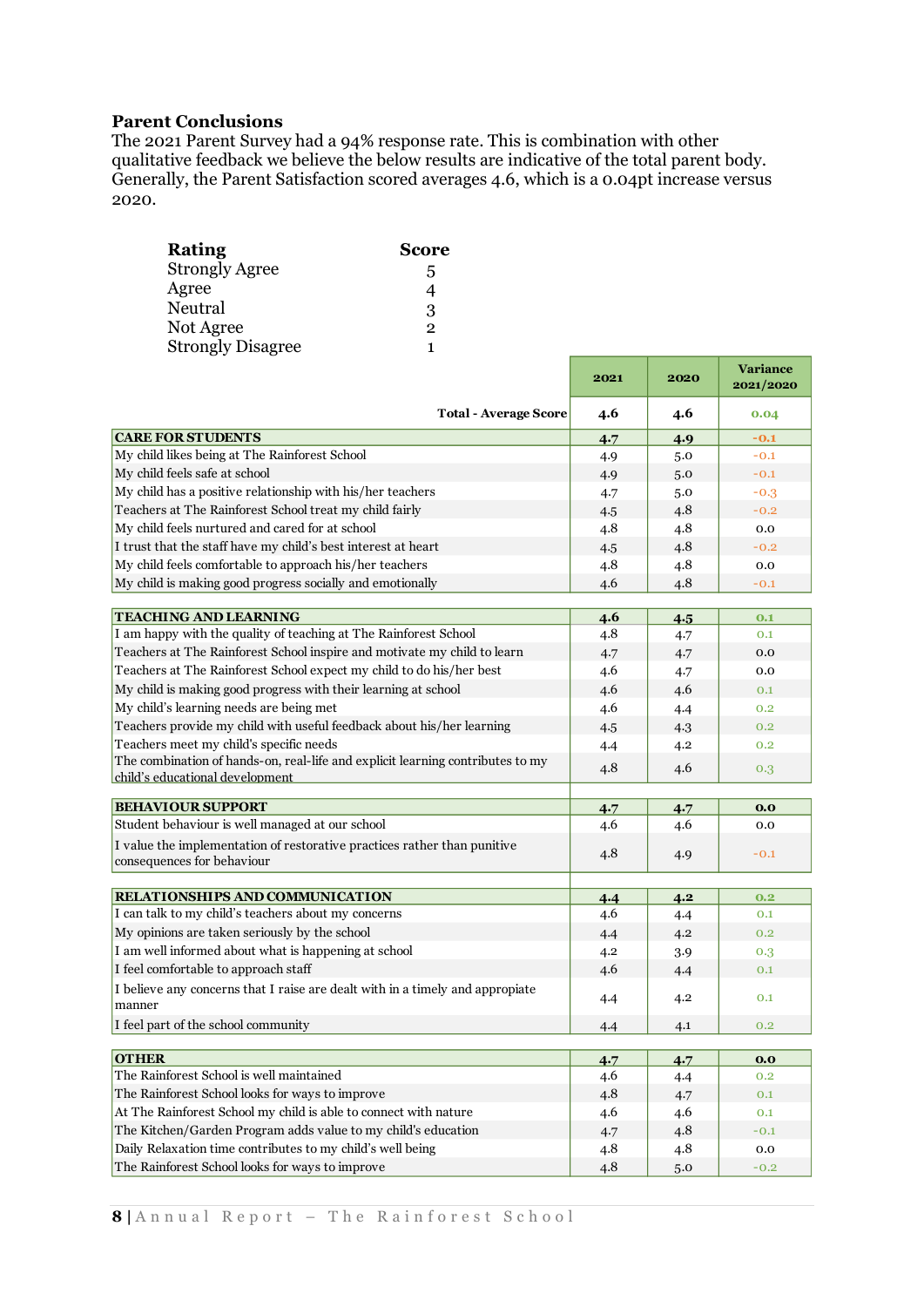# **School Income Broken Down by Funding Source**

School income, reported by financial year accounting cycle using standardized national methodologies and broken down by funding source is available via the <http://www.myschool.edu.au/> website.

# **Staffing Information**

# **Staff Composition, Including Indigenous Staff:**

| <b>Description</b>    | <b>Teaching staff*</b> | <b>Non-teaching staff</b> | Indigenous**<br>staff |
|-----------------------|------------------------|---------------------------|-----------------------|
| Headcounts            |                        |                           |                       |
| Full-time equivalents | $2.1\,$                | 1.5                       |                       |

\*Teaching staff includes School Leaders.

\*\* *Indigenous* refers to Aboriginal and Torres Strait Islander people of Australia.

# **Qualifications of all Teachers**

| <b>Qualification</b> |        |
|----------------------|--------|
| Masters              | 50%    |
| Bachelor's degree    | $50\%$ |

## **Expenditure on and Teacher Participation in Professional Development: a) Teacher Participation in Professional Development**

| <b>Description of PD activity</b>                                                      | Number of teachers participating in<br>activity |
|----------------------------------------------------------------------------------------|-------------------------------------------------|
| Child Protection                                                                       | 3                                               |
| Leadership Development                                                                 | 2                                               |
| <b>Employer Policies and Procedures</b>                                                | 3                                               |
| First Aid                                                                              | 3                                               |
| Curriculum & Content                                                                   | 2                                               |
| <b>Students with Disability</b>                                                        | 2                                               |
| Teaching and Learning Strategies                                                       | 3                                               |
| Total number of teachers participating in<br>at least one activity in the program year | 3                                               |

## **b) Expenditure on Professional Development**

| <b>Total Number of Teachers</b>                                                                     | Total expenditure on teacher<br><b>PD</b> |         |
|-----------------------------------------------------------------------------------------------------|-------------------------------------------|---------|
| 3                                                                                                   | \$2,577                                   | \$859   |
| The total funds expended on teacher professional development in<br>2021                             |                                           | \$2,577 |
| The proportion of the teaching staff involved in professional<br>development activities during 2021 |                                           | 100%    |